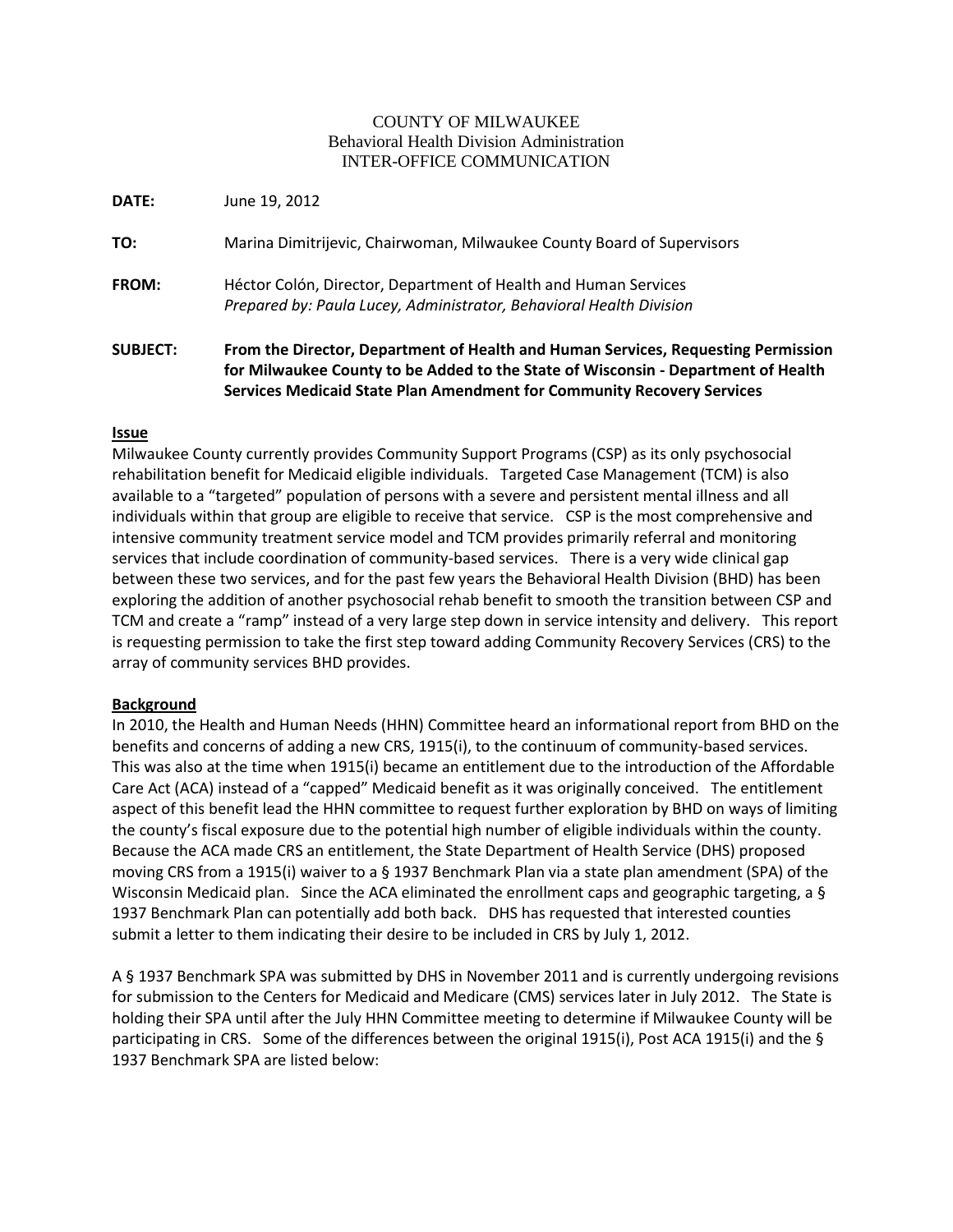| 1915(i) Classic              | Post - ACA 1915(i)           | Proposed CRS 1937<br><b>Benchmark Plan</b> |
|------------------------------|------------------------------|--------------------------------------------|
| <b>Enrollment Caps</b>       | No Enrollment Caps           | Enrollment Caps*                           |
| Geographic Opt-out           | Statewide                    | Geographic Opt-in                          |
| Children & Adults            | Children & Adults            | Age 14 & Older                             |
| <= 150% FPL                  | <= 150% FPL                  | <= 150% FPL                                |
| <b>CCS Functional level</b>  | <b>COP Functional level</b>  | <b>CCS or COP Functional</b>               |
|                              |                              | level**                                    |
| Rehabilitative and           | Rehabilitative and           | Rehabilitative Services only               |
| <b>Habilitative Services</b> | <b>Habilitative Services</b> |                                            |

\*Unresolved with CMS.

\*\*Will be based on participating county consensus and may be contingent upon CMS' decision regarding enrollment caps.

Note: "Rehabilitative" services is the process of relearning skills lost through disease or injury, versus "Habilitative" services, the process of acquiring new skills.

# **Discussion**

Approximately 7,000 clients are receiving community-based mental health or substance use disorder services on a daily basis from BHD in Milwaukee County. Initial estimates identified 1,760 current BHD clients that meet the criteria for CRS. Due to the high number of individuals eligible for this benefit, administering CRS is very similar to a managed care program like Family Care. There is an automatic risk reserve statutorily allowed for Family Care yet nothing similar for psychosocial rehabilitation benefits. In May, 2012 the BHD Administrator, BHD staff and Milwaukee County stakeholders met with the State Department of Health Services Administrators from the Divisions of Health Care Access and Accountability and Mental Health and Substance Abuse Services to discuss ways to reduce the County's fiscal exposure by adding an additional psychosocial rehab benefit and there was a willingness from the State to work with Milwaukee County to address these concerns. Ideas include the development of a risk reserve similar to Family Care. A letter requesting the establishment of a risk reserve was sent to Department of Health Services Secretary Dennis G. Smith (see attached). Obviously, the County Board needs to provide us with approval before moving forward with this program, but we wanted to get some assurance from the State to allow us to set-up a reserve to help mitigate our financial exposure if the board gives grants us authority to move forward.

In addition, the Mental Health Redesign Task Force has recommended strengthening community services and pursuing CRS is a step in that direction. CRS adds a service array that doesn't currently exist by including Supported Employment, Community Living Supportive Services, and using peers as providers. Implementing CRS allows BHD to move the model from sustaining care to a recoveryoriented system of care. In addition, it begins the creation of a true continuum of care in communitybased services and adds needed services for clients currently participating in CSP and TCM and creates a recovery path.

## **Recommendation**

It is recommended that the County Board of Supervisors authorize the Director, DHHS, or his designee, to allow Milwaukee County to be added to the State of Wisconsin - Department of Health Services Medicaid State Plan Amendment for Community Recovery Services.